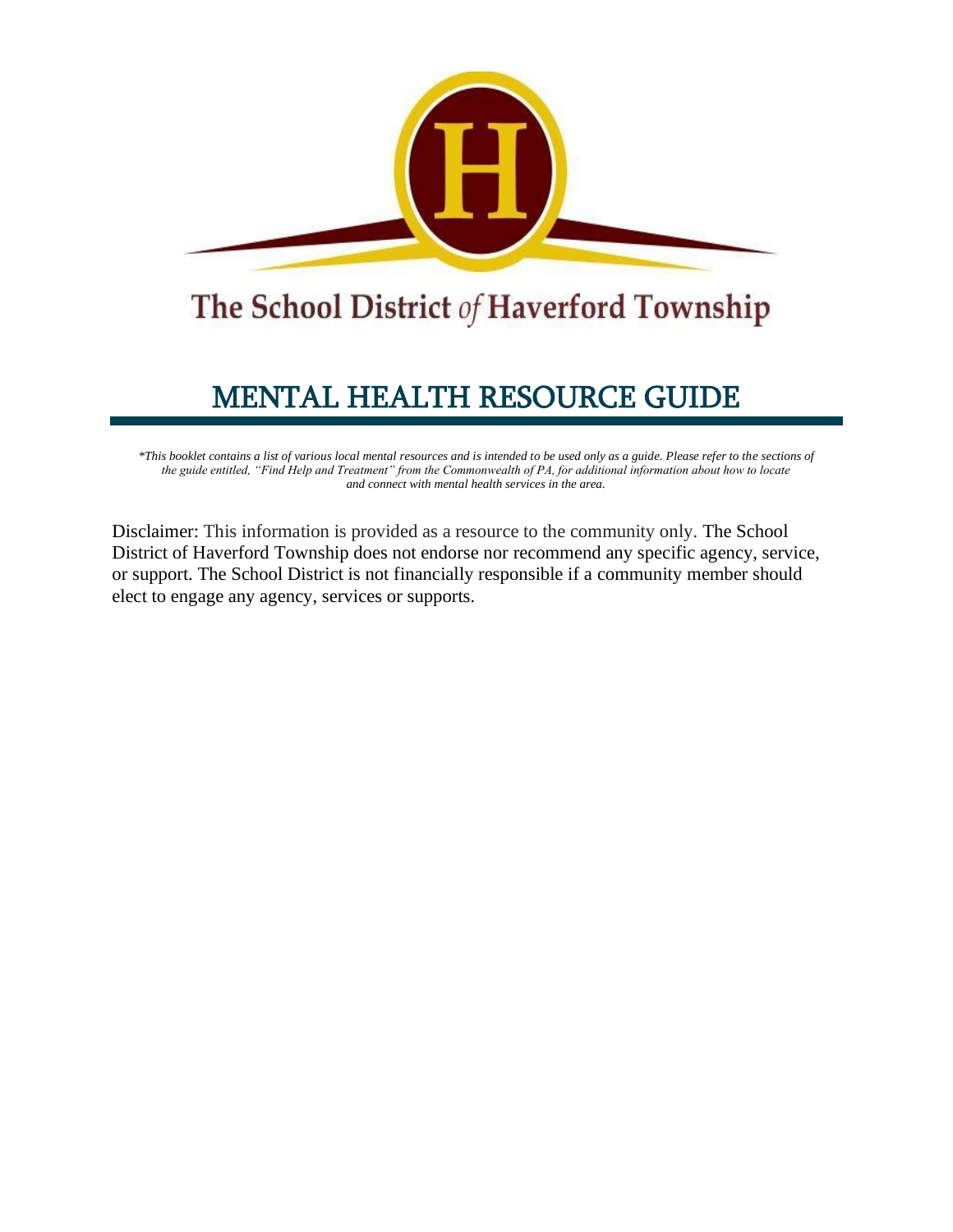# MENTAL HEALTH RESOURCE GUIDE

# FIND HELP AND TREATMENT-

COMMONWEALTH OF PENNSYLVANIA ([https://www.pa.gov/guides/mental](https://www.pa.gov/guides/mental-health/#FindHelpandTreatment)[health/#FindHelpandTreatment](https://www.pa.gov/guides/mental-health/#FindHelpandTreatment)**)**

Looking for mental health help? There are several ways to start your search.

Get Connected to Support-

- **Pennsylvania's Support & Referral Helpline** connects Pennsylvanians with mental and emotional support and to local resources. Call [855-284-](tel:855-284-2494) [2494](tel:855-284-2494) (TTY: [724-631-5600\)](tel:724-631-5600).
- **Call 2-1-1** to reach the United Way and get connected to help in your area. Search crisis services, hotlines, and warmlines near you on the [United Way of](https://www.pa211.org/get-help/crisis-services-helplines-warmline/)  [Pennsylvania website](https://www.pa211.org/get-help/crisis-services-helplines-warmline/) .

Find a Facility/Specialist-

• Find the help that works for you. Use Psychology Today's search [engine](https://www.psychologytoday.com/us) or [SAMHSA's search tool](https://findtreatment.samhsa.gov/) to find therapists, treatment facilities, health care centers, support groups, and more.

For Medicaid Patients-

• If you have Medicaid coverage in Pennsylvania, you can [find an in-network](http://www.healthchoices.pa.gov/info/about/behavioral/index.htm)  [provider](http://www.healthchoices.pa.gov/info/about/behavioral/index.htm) by clicking on the Behavioral Health Managed Care Organization (BH-MCO) listed for your county.

You're Entitled to Treatment-

• [The Pennsylvania Department of Insurance is here to help you](https://www.insurance.pa.gov/Coverage/Pages/Parity.aspx) if you are having trouble with the mental health benefits covered by your insurance. Call them at [877-881-6388](tel:877-881-6388) for assistance.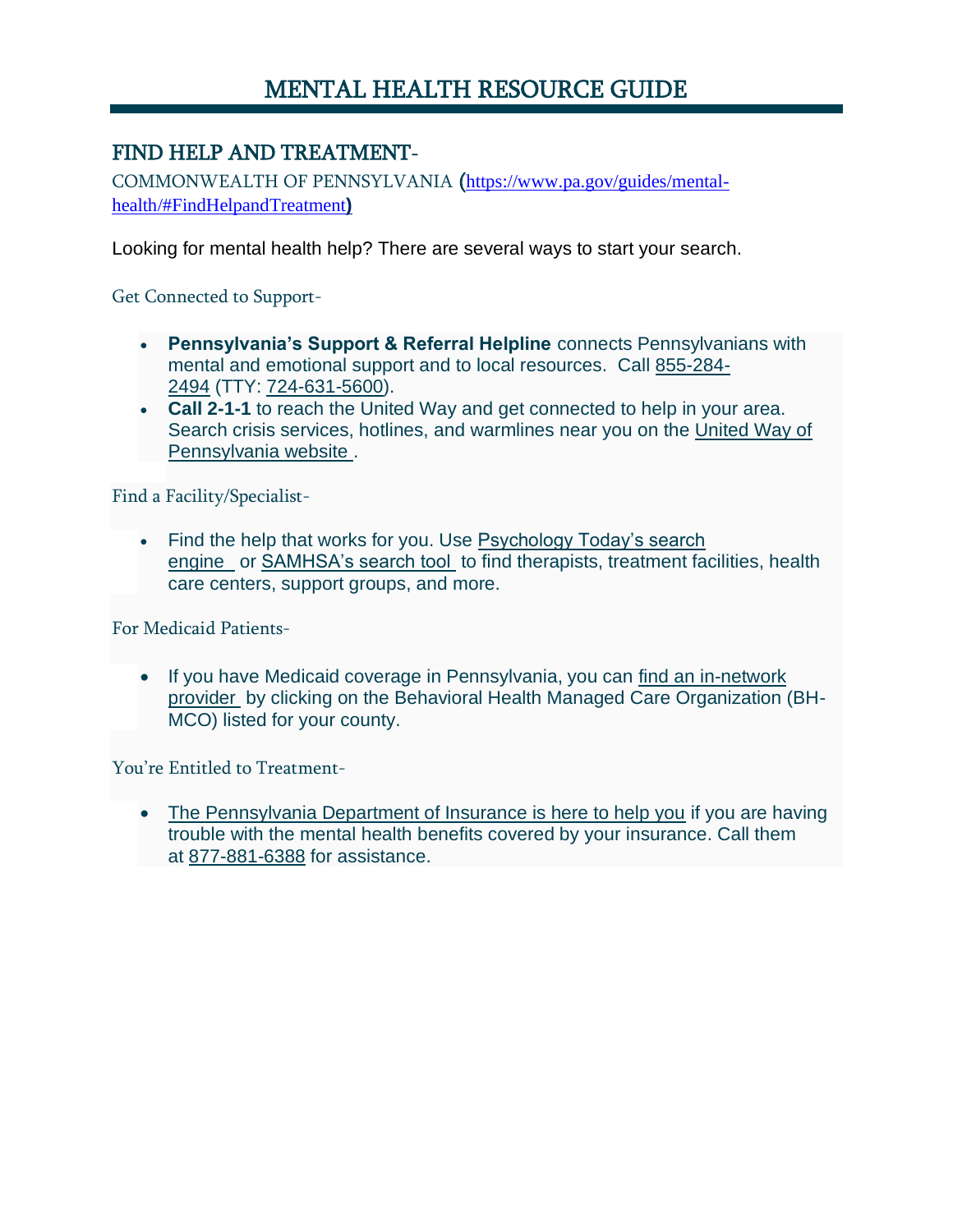# FIND HELP AND TREATMENT-

COMMONWEALTH OF PENNSYLVANIA ([https://www.pa.gov/guides/mental](https://www.pa.gov/guides/mental-health/#FindHelpandTreatment)[health/#FindHelpandTreatment](https://www.pa.gov/guides/mental-health/#FindHelpandTreatment)**)**

You might qualify for [Medical Assistance,](https://www.dhs.pa.gov/Services/Assistance/Pages/Medical-Assistance.aspx) also known as Medicaid. Unlike many other health insurance options, you can enroll any time. If you do not know if you are eligible, you can still apply.

There are four ways to apply:

1. **Online:** Using the [COMPASS](http://www.compass.state.pa.us/) website, apply for Medicaid (and other services that can help you make ends meet).

- 2. **By telephone:** Call [1-866-550-4355.](tel:1-866-550-4355)
- 3. **In-Person:** You can contact your local [county assistance office \(CAO\).](https://www.dhs.pa.gov/Services/Assistance/Pages/CAO-Contact.aspx)

4. **On Paper:** You can download an application below, fill it out, and send it or drop it off to your local county assistance office. [Find your county assistance office.](https://www.dhs.pa.gov/Services/Assistance/Pages/CAO-Contact.aspx)

• [Application for cash assistance, SNAP and Medical Assistance benefits](https://www.dhs.pa.gov/Services/Assistance/Documents/Benefits%20Applications/PA-600-2-20-Final.pdf) (PDF) • [Solicitud para recibir beneficios](https://www.dhs.pa.gov/Services/Assistance/Documents/Health%20Care%20and%20Medical%20Assistance/Solicitud%20de%20la%20cobertura%20medica.pdf) (PDF)

# **For Kids and Teens:**

CHIP covers all kids and teens with quality health care coverage. Like Medicaid, enrollment is always open. Learn more on the [CHIP website.](http://chipcoverspakids.com/)

# **Know Your Options**

Learn about health care options and enrollment availability on the Department of [Insurance website.](https://www.insurance.pa.gov/Coverage/Pages/Health-Insurance.aspx)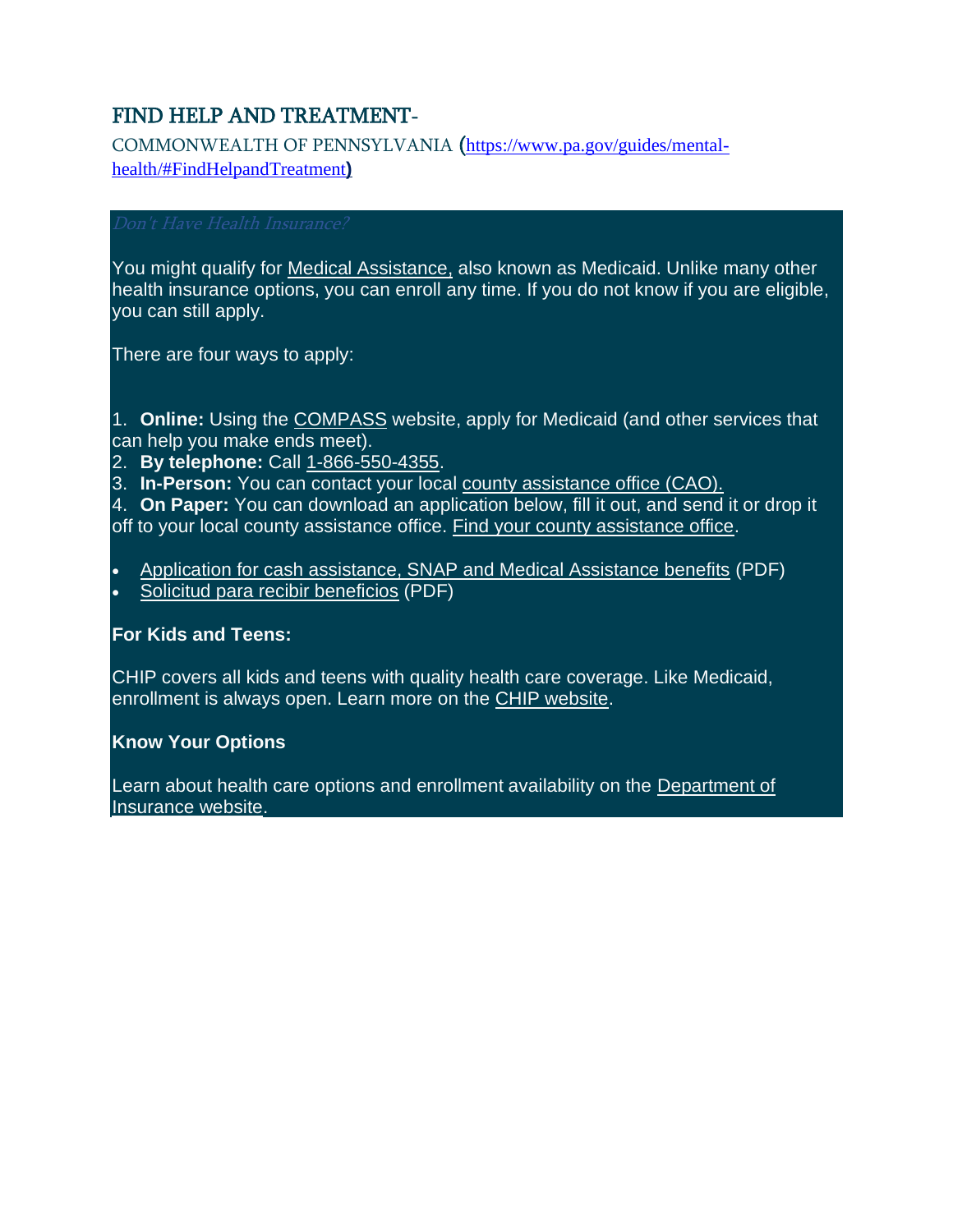# **Crisis Mental Health Services**

#### **Bryn Mawr Hospital-ER**

*Social workers/clinicians on staff to complete level of care assessments* 130 South Bryn Mawr Avenue Bryn Mawr, PA 19010 (484) 337-3000

#### **Crozer Chester Medical Center**

1 Medical Center Boulevard Chester, PA 19013 (610) 447-7600

#### **Foundations Behavioral Health**

833 East Butler Avenue Doylestown, PA 18901 (215) 345-7151

#### **Mercy Fitzgerald Hospital**

1500 Lansdowne Avenue Darby, PA 19023 (610) 237-4210

# **Delaware County Crisis Connections Team-24/7MOBILE CRISIS UNIT**

(855) 889-7827

# **Drug and Alcohol Services**

#### **Caron Treatment Centers**

Wyomissing Location (outpatient) 845 North Park Road Wyomissing, PA Wernersville Location (inpatient) [www.caron.org](http://www.caron.org/) (844) 260-1324

#### **Center for Families** (Mental Health Services, IOP, PHP, and Teen D&A treatment)

*\*treat individuals ages 13-18 years old* 101 Phoenixville Pike Malvern, PA 19355 (888) 383-0412 [www.centerforfamilies.com](http://www.centerforfamilies.com/)

#### **Ethos Treatment LLc.** (Adolescent Intensive Outpatient Care) *\*treat individuals ages 13-18 years old* \**Accepts most insurance plans.* West Chester, Plymouth Meeting & Philadelphia locations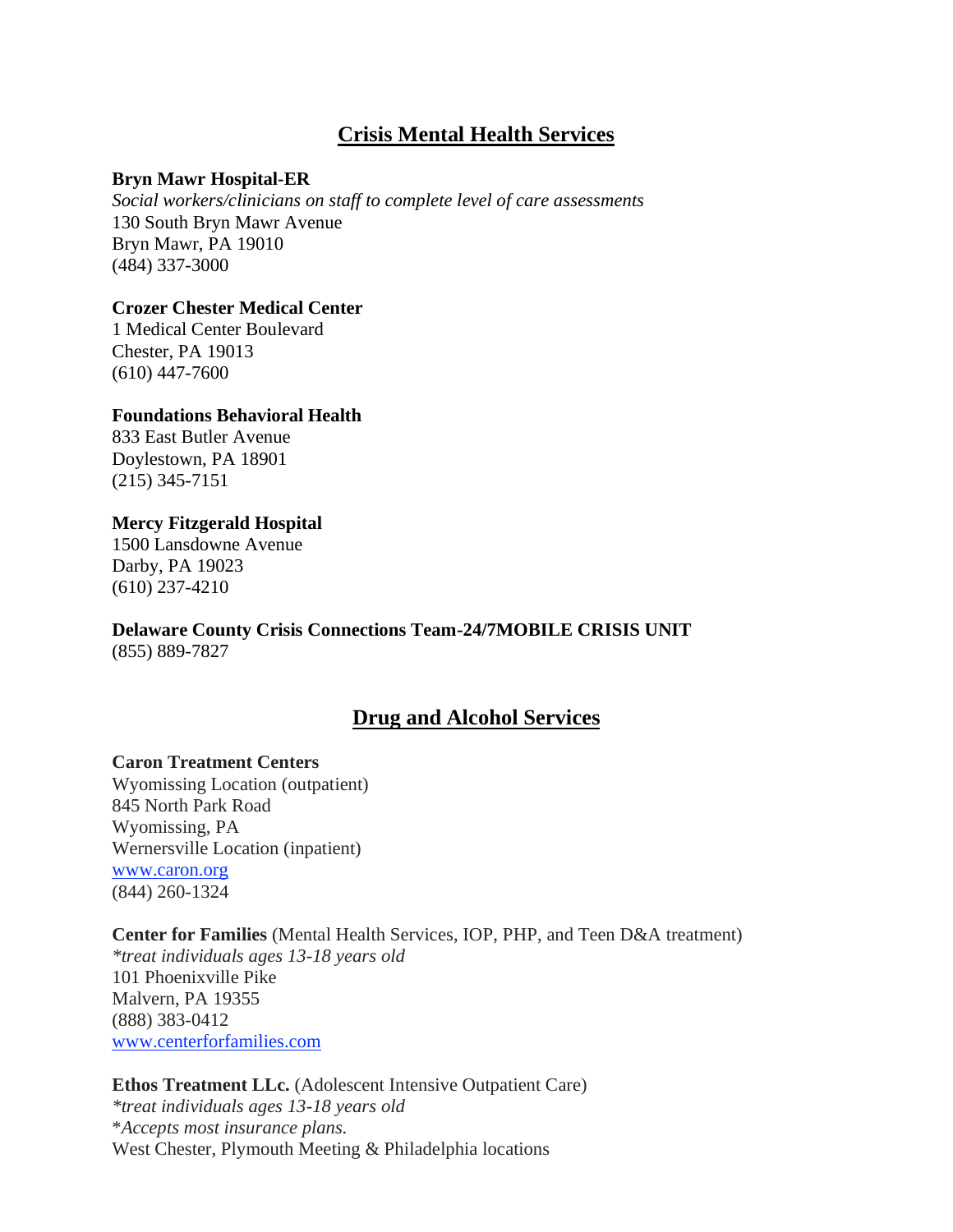(267) 669-0300 <https://www.ethostreatment.com/adolescent> **Holcomb Behavioral Health Systems-Chimes** 225 S. 69th Street Upper Darby, PA 19082 (610) 352-8943 <https://chimes.org/about/chimes-family/holcomb-behavioral-health-systems/>

#### **Lower Merion Counseling-RHD**

850 West Lancaster Avenue, 2nd floor Bryn Mawr, PA 19010 (610) 520-1510 <https://www.rhd.org/program/lower-merion-counseling-and-mobile-services/>

#### **Main Line Addiction Specialist (Adolescent Advocates)**

1062 E. Lancaster Ave. #15 Bryn Mawr, PA 19010 (610) 520-7775 [www.mainlineaddiction.com](http://www.mainlineaddiction.com/)

#### **Merakey (formerly NHS)**

800 Chester Pike, Sharon Hill, PA 19079 (610) 534-3636 <https://www.merakey.org/>

#### **Mirmont Outpatient Center-Main Line Health**

*\*Treat individuals 14 years and older* 600 Abbott Drive Broomall, PA 19008 (484) 476-1800 <https://www.mainlinehealth.org/locations/mirmont-outpatient-center-broomall>

#### **Roger's Behavioral Health** (IOP, Partial hospitalization, Mental health & Addiction Treatment)

1 Winding Drive Philadelphia, PA 19131 800-767-4411 [www.rogersbh.org](http://www.rogersbh.org/)

#### **Sanare Today** (OP and IOP program to tweens (ages 8-13) in their Exton location)

728 Springdale Drive Exton, PA 19341 (610) 344-9600 [https://sanaretoday.com](https://sanaretoday.com/) <https://sanaretoday.com/child-tween-iop>

**Serenity Behavioral Health (**Mental Health & Substance use therapy for teens and young adults, ages 14-30) 145 N. Eagle Rd. Havertown, PA 19083 (610) 446-1861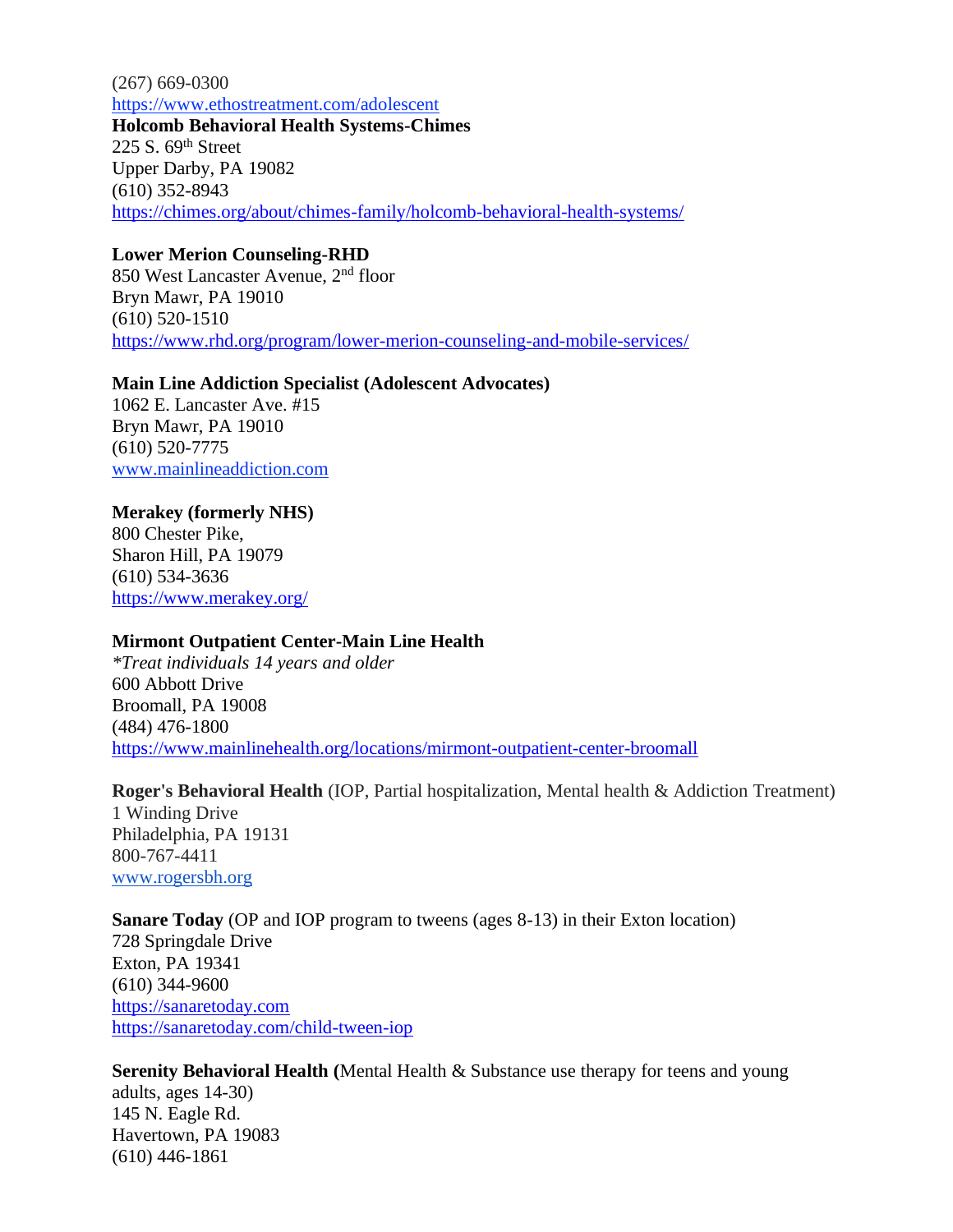# **Eating Disorder Services**

## **Sarah Gibbs, MS, PhD**

**Looking Glass Counseling** 19 Elliott Avenue Bryn Mawr, PA 19010 (610) 357-2811 \*Sees individuals 13 and older

#### **Center for Hope & Health**

63 West Lancaster Avenue, Suite 05 Ardmore, PA 19003 (610) 645-5311 <https://www.centerforhopeandhealth.com/>

#### **Center for Psychological Services**

125 Coulter venue, Suite 200 Ardmore, PA 19003 (610) 642–4886 <http://www.centerpsych.com/>

#### **Evolve Counseling Services (**Individual and Group Counseling Services**)**

24 Paoli Pike Paoli, PA 19301 (484) 329-7638 -Jen Donovan \*does not take insurance, sliding fee scale available [http://evolvecounselingpa.com](http://evolvecounselingpa.com/)

#### **LifeStance Health (formerly Delaware County Professional Services)**

2010 West Chester Pike, Suite 314 Havertown, PA 19083 (610) 892-3800 <https://lifestance.com/>

#### **The Renfrew Center**

320 King of Prussia Rd., 2nd Floor Radnor, PA 19087 1-800-RENFREW <https://renfrewcenter.com/>

#### **Seeds of Hope**

1440 Russell Road Paoli, PA 19301 (610) 580-0268 <https://seedsofhope.pyramidhealthcarepa.com/>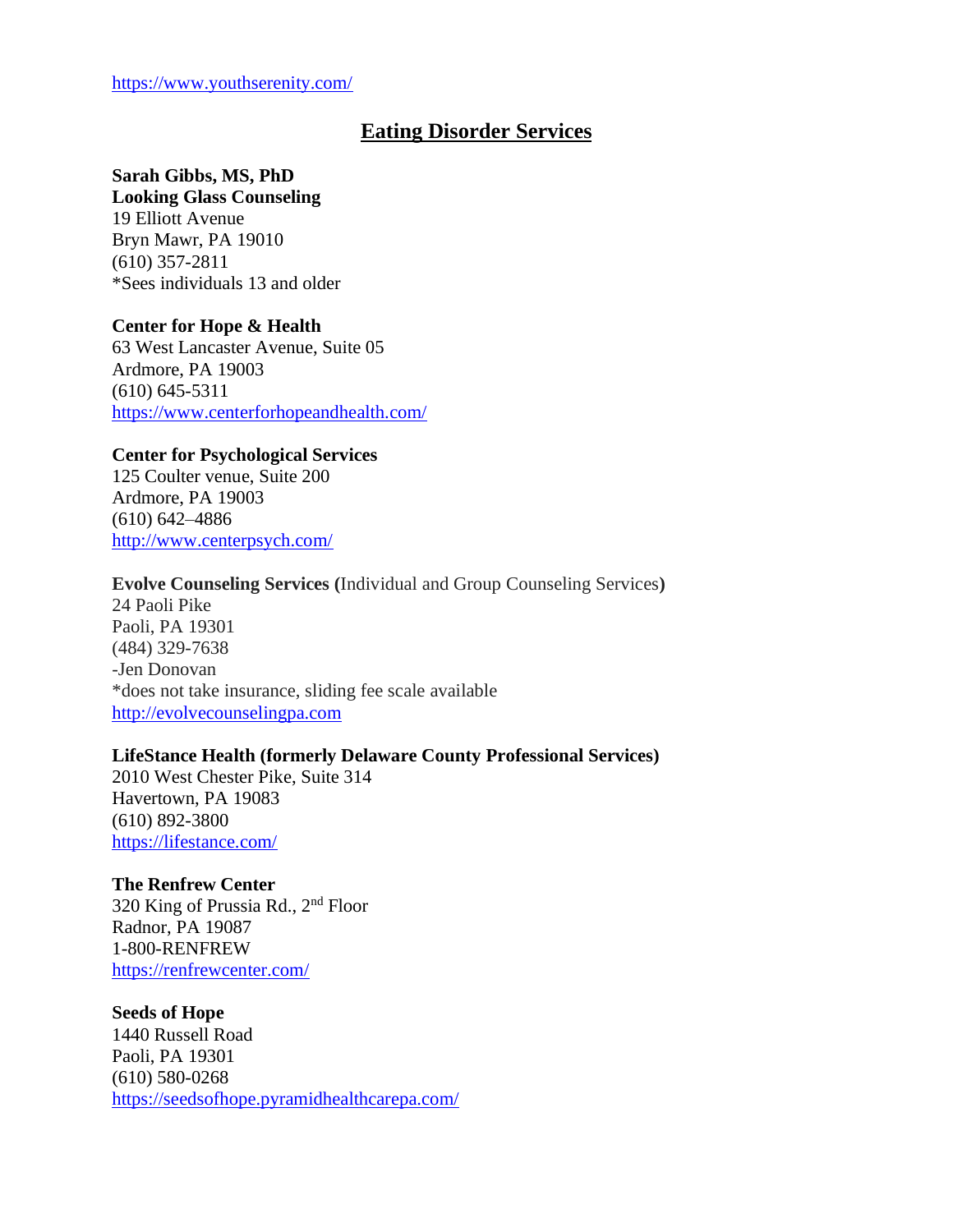# **Grief and Loss Services**

#### **The Center for Loss and Bereavement**

3847 Skippack Pike P.O. Box 1299 Skippack, PA 19474 (610) 222-4110 <http://bereavementcenter.org/>

#### **Linda Falasco, LCSW**

17 Bishop Hollow Road Suite D Newtown Square, PA 19073 Call Linda Falasco [\(484\) 550-7979](tel:+1-484-550-7979)

**Peter's Place A Center for Grieving Children and Families** 336 King of Prussia Road Radnor, PA 19087 (610) 687-5150 <https://petersplaceonline.org/>

**Thriveworks** (In-person counseling, online counseling services and telepsychiatry) 600 North Jackson Street Media, PA (610) 808-9923 <https://thriveworks.com/media-counseling/>

### **Uplift Center for Grieving Children** (**formerly The Center for Grieving Children***)*

3300 Henry Ave. Suite 102 Philadelphia, PA 19129 (267) 437-3123 <https://upliftphilly.org/>

#### **Individual Counseling Services**

#### **Anxiety and Agoraphobia Treatment Center**

112 Bala Ave. Bala Cynwyd, PA 19004 (610) 667-6490 <https://aatcphila.com/>

#### **Meg Ardizzi, LSW**

107 Rutgers Ave. Swarthmore, PA 19081 (610) 440-4695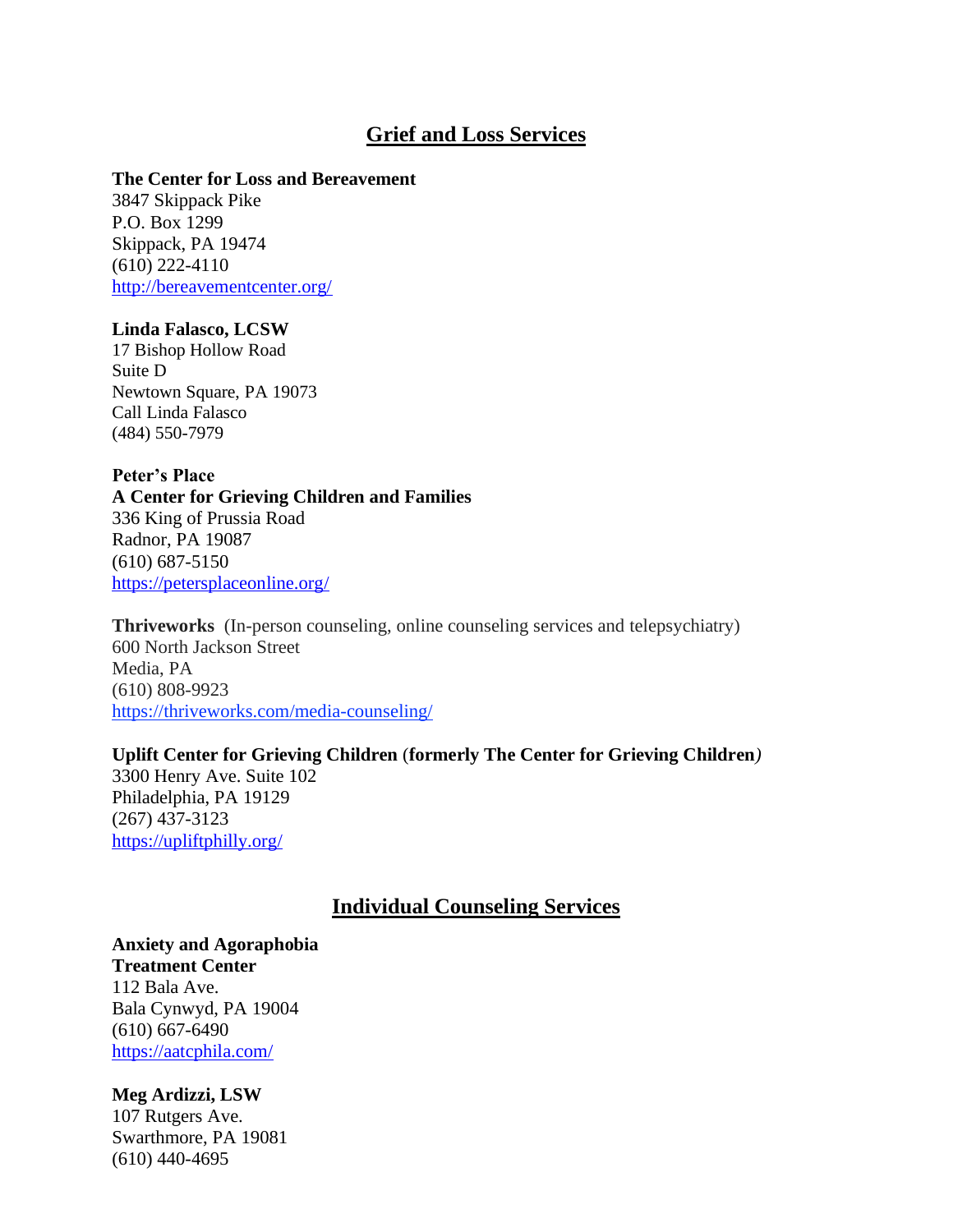#### **Dr. Elizabeth Briganti**

410 Lancaster Ave., Suite 4 Haverford, PA 19041 (267) 403-4235 *\*Specializes in Play Therapy, ADHD, OCD, Adoption, Trauma, Depression, Eating Disorders, Learning Disabilities, PTSD*

#### **Bryn Mawr Psychological Associates**

14 S. Bryn Mawr Ave., Suite 205 Bryn Mawr, PA 19010 (610) 525-4828 <https://www.brynmawrpsych.com/>

#### **Building Bridges**

36 East Front Street Media, PA 19063 (610) 556-4011 <https://www.buildingbridgesmedia.com/>

#### **Calm Mind Therapy** (Individual and group counseling services)

27 W. Athens Avenue Ardmore, PA 19003 (484) 416-5745 <https://www.calmmindtherapy.org/> \*Adolescent Individual therapy ages 12+ \*Teen Identity Group for ages 12-18

#### **Center for Families** (Mental Health Services, IOP, PHP, and Teen D&A treatment)

*\*treat individuals ages 13-18 years old* 101 Phoenixville Pike Malvern, PA 19355 888-383-0412 [www.centerforfamilies.com](http://www.centerforfamilies.com/)

#### **The Center for Pastoral Counseling**

*Donna Liu and Michael D'Angelo* 212 W. Springfield Rd. Springfield, PA 19064 (610) 544-1400 x. 308 <http://www.centerforpastoralcounseling.com/> *\* An interfaith private practice/sliding scale*

#### **Center for Psychological Services**

125 Coulter venue, Suite 200 Ardmore, PA 19003 (610) 642–4886 <http://www.centerpsych.com/>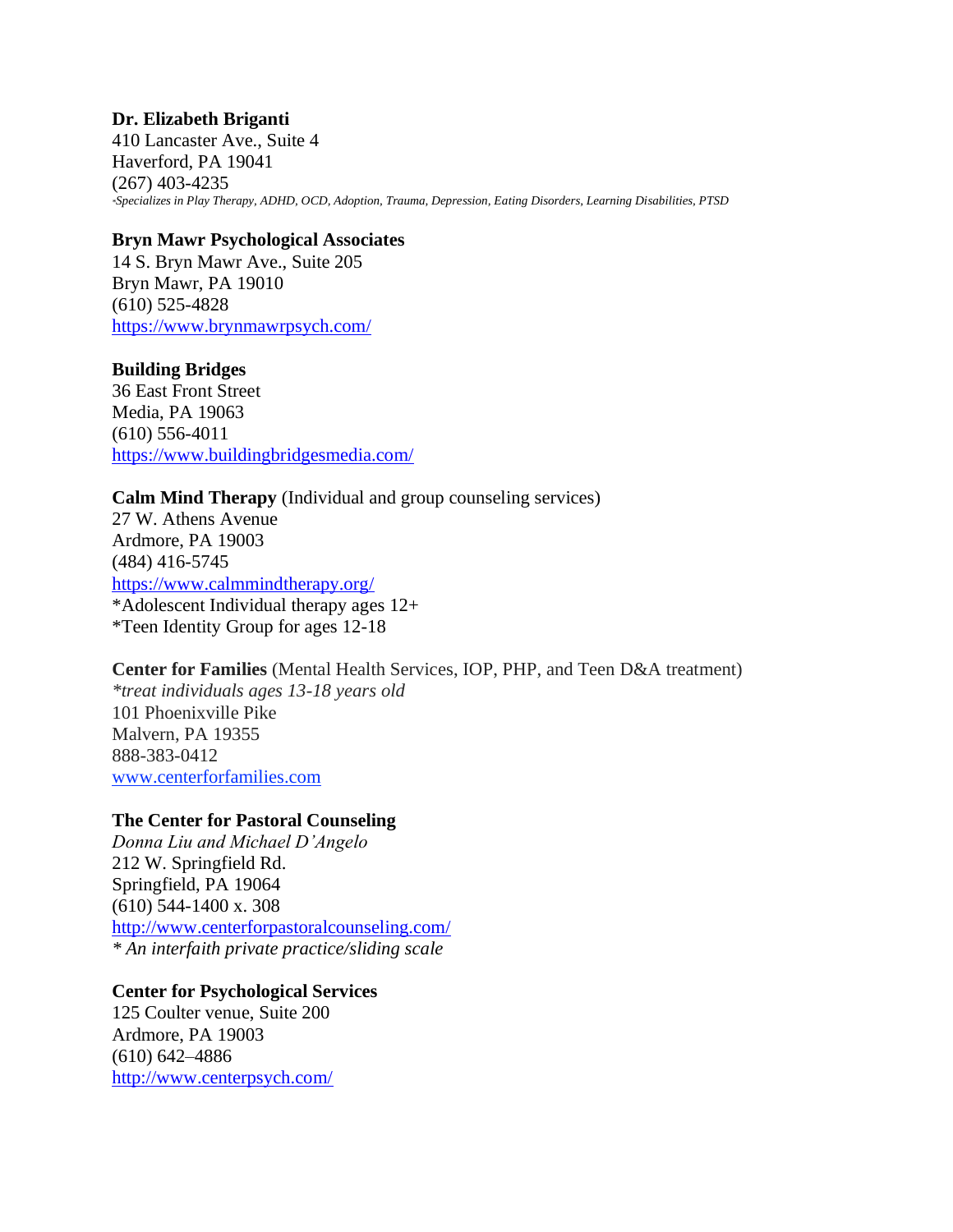#### **Child and Family Art Therapy Center**

1600 Haverford Rd., Suite G-101 Havertown, PA 19041 (610) 649- 1080 ext. 1 <https://www.childandfamilyarttherapycenter.com/>

#### **Child and Family Focus**

450 Park Way Drive Broomall, PA 19008 (610) 325-3137 <https://www.childandfamilyfocus.org/>

#### **Cummings and Tannenbaum Psychological Services**

915 Montgomery Ave., Suite 300 Narberth, PA (610) 667-9830 <https://www.psychct.com/>

#### **Katherine Dipaulo, LCSW**

525 West Chester Pike, Suite 311B Havertown, PA 19083 (215) 300-5933

#### **The Horsham Clinic-(**Child and Adolescent PHP-Treats ages 5 and older**)**

800 Parkway Drive, Suite A Broomall, PA 19008 1-800-237-4447 <https://horshamclinic.com/programs-services/>

#### **LifeStance Health (formerly Delaware County Professional Services)**

2010 West Chester Pike, Suite 314 Havertown, PA 19083 (610) 892-3800 <https://lifestance.com/> \**Dr. Kyle Holsinger-May be available to complete same day evaluations upon request*

#### **Lower Merion Counseling-RHD**

850 West Lancaster Avenue, 2nd floor Bryn Mawr, PA 19010 (610) 520-1510 <https://www.rhd.org/program/lower-merion-counseling-and-mobile-services/>

#### **Main Line Counseling and Wellness Center**

600 Haverford Rd., Suite 201 Haverford, PA 19041 (610) 664-2524 <https://www.mlcwellness.com/index.html>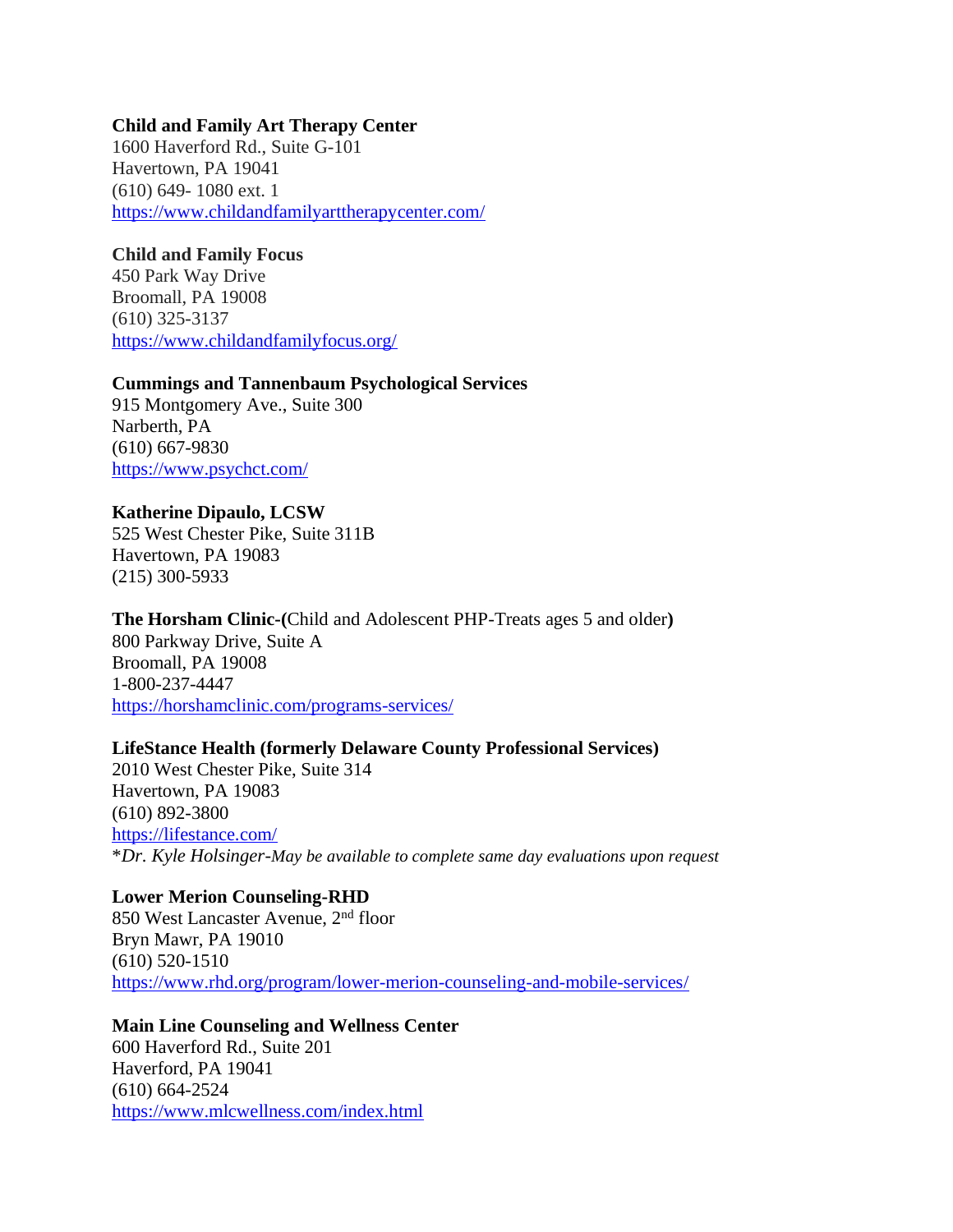#### **Main Line Counseling Partners** (family counseling**)** 1084 Lancaster Ave., Suite 204 Bryn Mawr, PA 19010 (610) 642-3359 <https://mainlinecounselingpartners.com/family-therapy/>

#### **Main Line Therapy Solutions**

*Anna Lipshutz* 600 Haverford Road, Suite G104 Haverford, PA 19041 (610) 649-6344 <http://mainlinetherapysolutions.com/>

#### **MG Therapeutic Services LLC**

100 West 6th Street Suite 305 Media, PA 19063 (484) 445-4147 \*accepts most insurance plans [http://www.mg-ts.com](http://www.mg-ts.com/)

#### **Multicultural Community Family Services**

7016 Terminal Square, Suite 3A Upper Darby, PA 19082 (484) 461-8660 [http://multiculturalcommunityfamilyservices.org](http://multiculturalcommunityfamilyservices.org/)

#### **Onward Behavioral Health (formerly Life Counseling Services)**

525 West Chester Pike, Suite 205 Havertown, PA 19083 (610) 644–6464 <https://obhcares.com/>

\* IOP (ages 14-18) at The Light Program at Havertown location \* IOP (ages 14-18) at The Light Program for LGBTQIA+ youth at Havertown location \*PHP (ages 12-18) at The Light Program at Phoenixville location \*IOP/PHP (ages 14-18) at The Light Program at Paoli Location

#### **Rice, DiGorio, Ripkin Counseling Associates**

326 West Lancaster Avenue, Suite 211 Ardmore, PA 19003 (610) 649-2267 <https://ripkininteractivetherapy.com/>

**Roger's Behavioral Health** (IOP, Partial hospitalization, Mental health & Addiction Treatment)

1 Winding Drive Philadelphia, PA 19131 800-767-4411 [www.rogersbh.org](http://www.rogersbh.org/)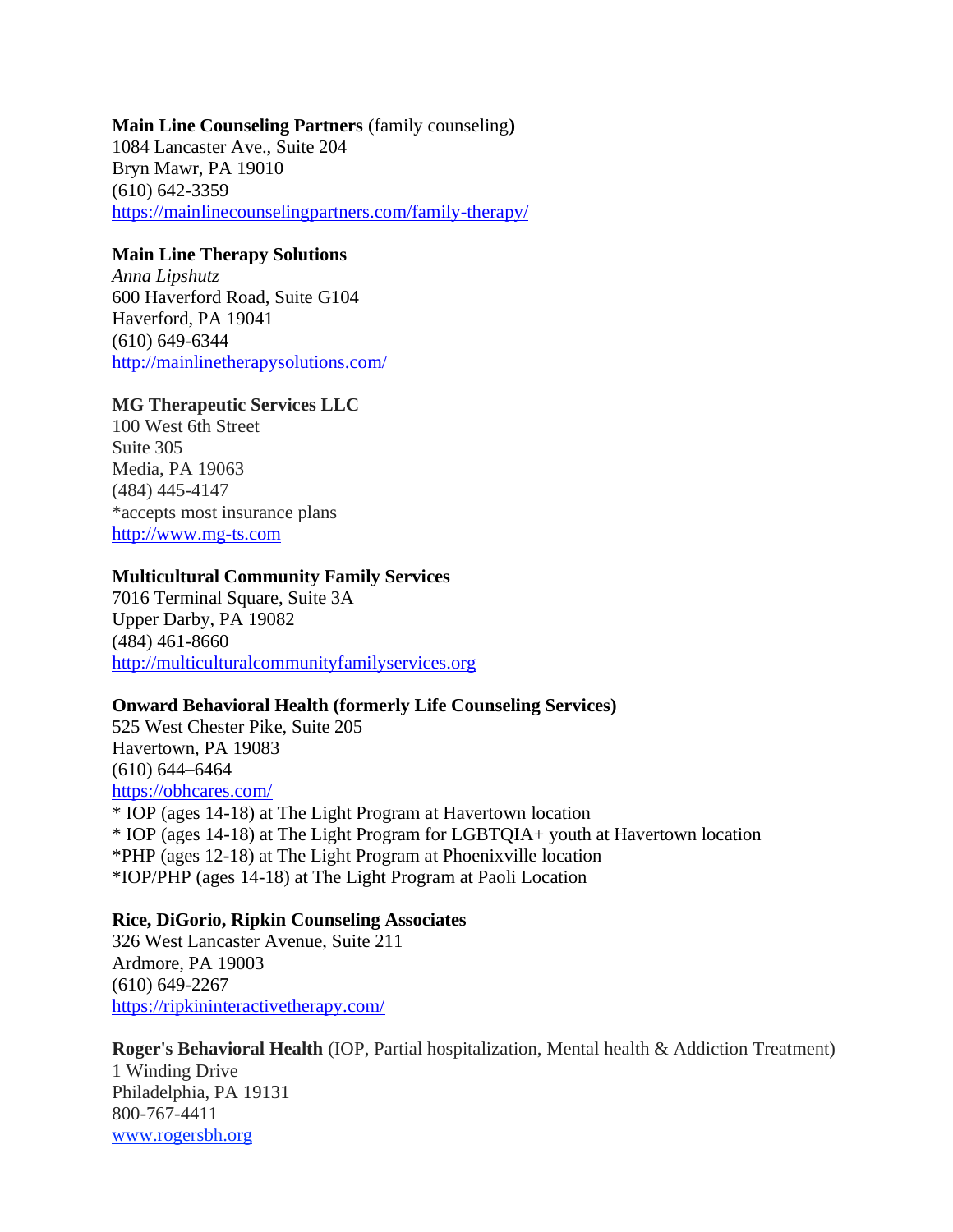**Sanare Today** (OP and IOP program to tweens (ages 8-13) in their Exton location) 728 Springdale Drive Exton, PA 19341 (610) 344-9600 [https://sanaretoday.com](https://sanaretoday.com/) <https://sanaretoday.com/child-tween-iop>

#### **Serenity Behavioral Health (**Mental Health & Substance use therapy for teens and young

adults, ages 14-30) 145 N. Eagle Rd. Havertown, PA 19083 (610) 446-1861 <https://www.youthserenity.com/>

#### **Springfield Psychological**

920 West Chester Pike Havertown, PA 19083 (610) 544-2110 x. 156 <https://springpsych.com/>

#### **Dr. Richard Stern**

950 E. Haverford Rd., Suite 301 Bryn Mawr, PA 19010 (215) 888-7785 <https://richardsternphd.blogspot.com/>

#### **The Bridge**

31-33 North Narberth Avenue Narberth, PA 19072 (610) 668-1479 <http://www.thebridgenarberth.com/>

**Thriveworks** (In-person counseling, online counseling services and telepsychiatry) 600 North Jackson Street Media, PA (610) 808-9923 <https://thriveworks.com/media-counseling/>

# **LGBTQ+ Youth Mental Health Services**

#### **Attic Youth Center**

255 South 16th Street Philadelphia, PA 19102 (215) 545-4331 [www.atticyouthcenter.or](http://www.atticyouthcenter.org/)**g**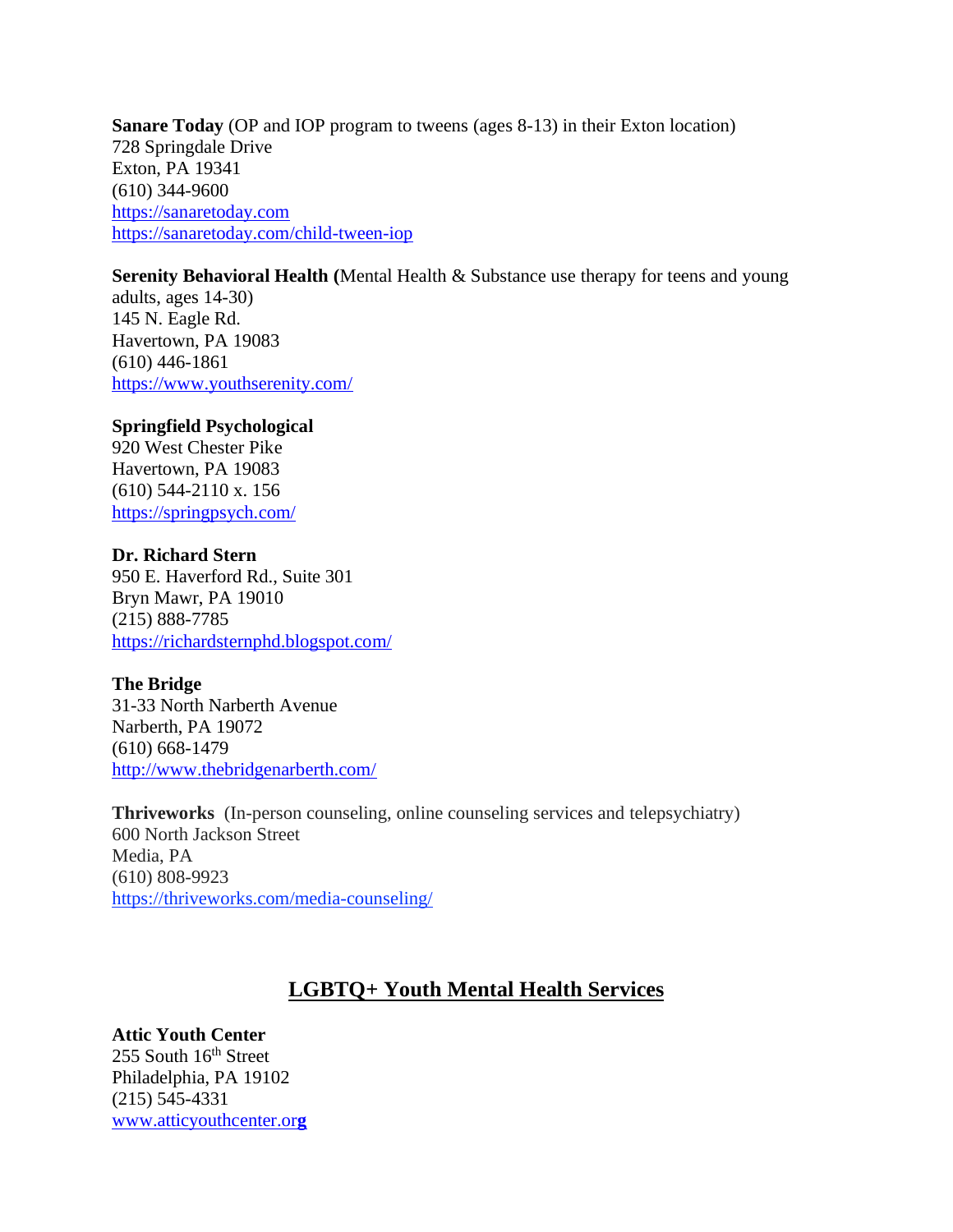**CHOP-Specialty Care Gender and Sexuality Development Program** 3550 Market Street Philadelphia, PA 19104 (267) 426-5980 <https://www.chop.edu/centers-programs/gender-and-sexuality-development-program>

**Mazzoni Center** (health and wellness services in LGBTQ focused environment) 1348 Nainbridge Street Philadelphia, PA 19147 (215) 563-0652 <https://www.mazzonicenter.org/>

#### **Papillon-Gender Wellness Center**

**Dr. Maureen Osborne** (works with LGBTQ+ clients) Paoli Psych. Services 412 E. King Street Malvern, PA (610) 647-8730 <https://www.drchristinemcginn.com/services/counseling/osborne.php>

#### **Walnut Psychotherapy Center**

1429 Walnut Street, Suite 1300 Philadelphia, PA 19103 (215) 563-7863 [www.walnutpsychotherapycenter.com](http://www.walnutpsychotherapycenter.com/)

#### **Debra Weigl, LSW** (works with LGBTQ+ clients) 205 North Monroe Street Media, PA 19063 (610) 608-4376

### **Medical Assistance Providers**

#### **Child Guidance Resource Center**

2000 Old West Chester Pike Havertown, PA 19083 (484) 454-8700 ext. 1120 Intake (Walk-in appointments available on Mon-Fri from 9am-2pm) <https://www.cgrc.org/> \*Extended Assessment Services \*Wraparound and Community Based Services

#### **Child and Family Focus**

450 Parkway Ave. Suite 208 Broomall, PA 19008 (610) 325-3131 [www.childandfamilyfocus.org](http://www.childandfamilyfocus.org/)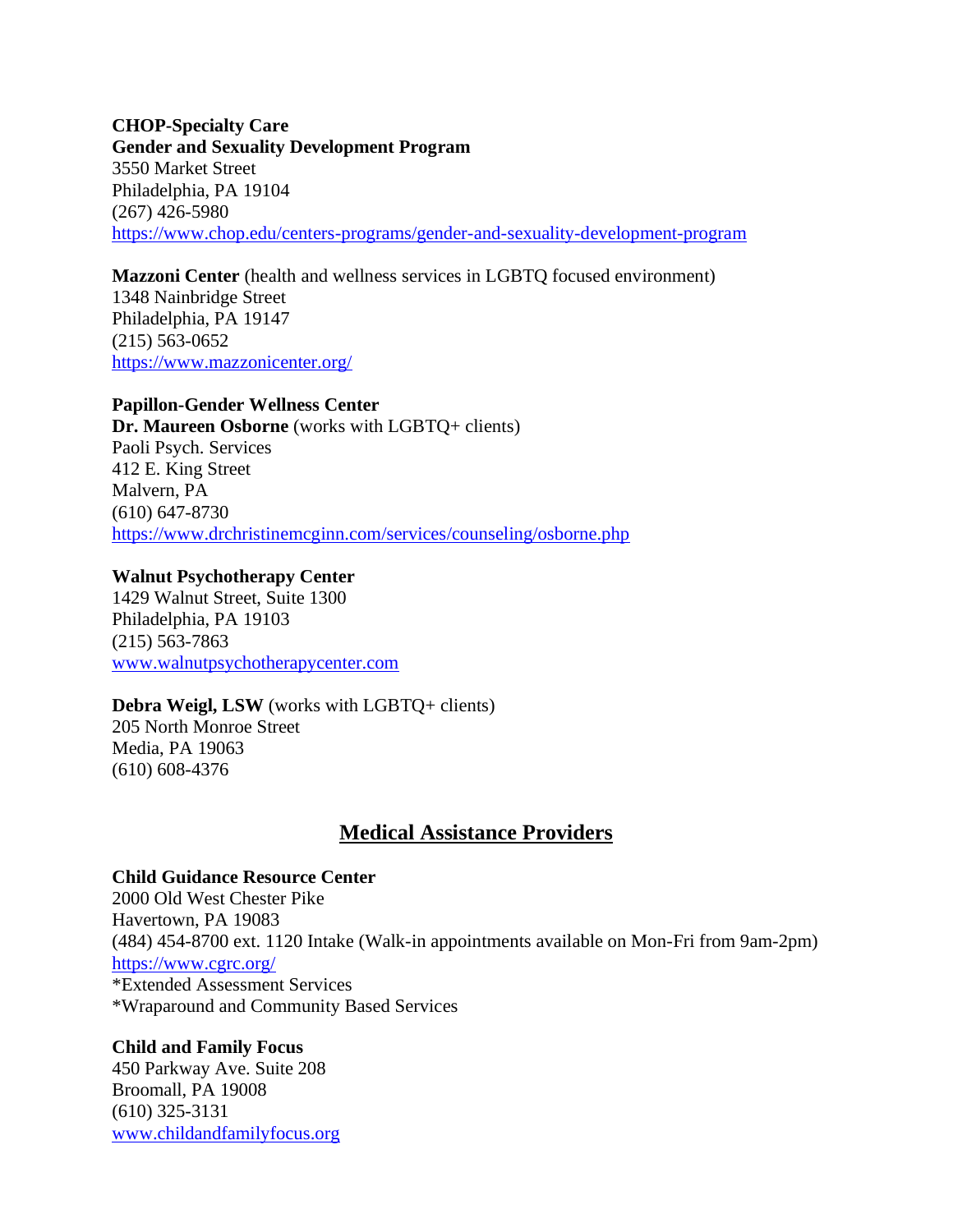#### **Cynthia Conan**

\*accepts Medicaid 205 N Monroe St. Media, PA 19063 (610) 891-1273

#### **Devereux Advanced Behavioral Health**

444 Devereux Drive Villanova, PA 19085 (800) 345-1292 [https://www.devereux.org/site/SPageServer/?pagename=penn\\_devereux\\_community\\_services\\_a](https://www.devereux.org/site/SPageServer/?pagename=penn_devereux_community_services_admissions) [dmissions](https://www.devereux.org/site/SPageServer/?pagename=penn_devereux_community_services_admissions)

#### **Elwyn**

111 Elwyn Road Elwyn, PA 19063 (610) 891-2000 <https://www.elwyn.org/> \*Wrap Around Services

#### Family & Community Service of Delaware County (\*accepts Medicaid)

600 North Olive Street Media, PA 19063 (610) 566-7540 <https://www.fcsdc.org/>

#### **Gemma Services (formerly The Village)**

452 S. Roberts Rd. Rosemont, PA 19010 (610) 525-5400 <https://gemmaservices.org/>

#### **Holcomb Behavioral Health Systems-Chimes**

225 S. 69th Street Upper Darby, PA 19082 (610) 352-8943 <https://chimes.org/about/chimes-family/holcomb-behavioral-health-systems/>

#### **Lower Merion Counseling Services-RHD**

\**can provide counseling services to uninsured* 850 Lancaster Avenue, 2nd floor Bryn Mawr, PA 19010 (610) 520-1510 <https://www.rhd.org/LMCMS/>

#### **Merakey (formerly NHS)**

800 Chester Pike, Sharon Hill, PA 19079 (610) 534-3636 <https://www.merakey.org/>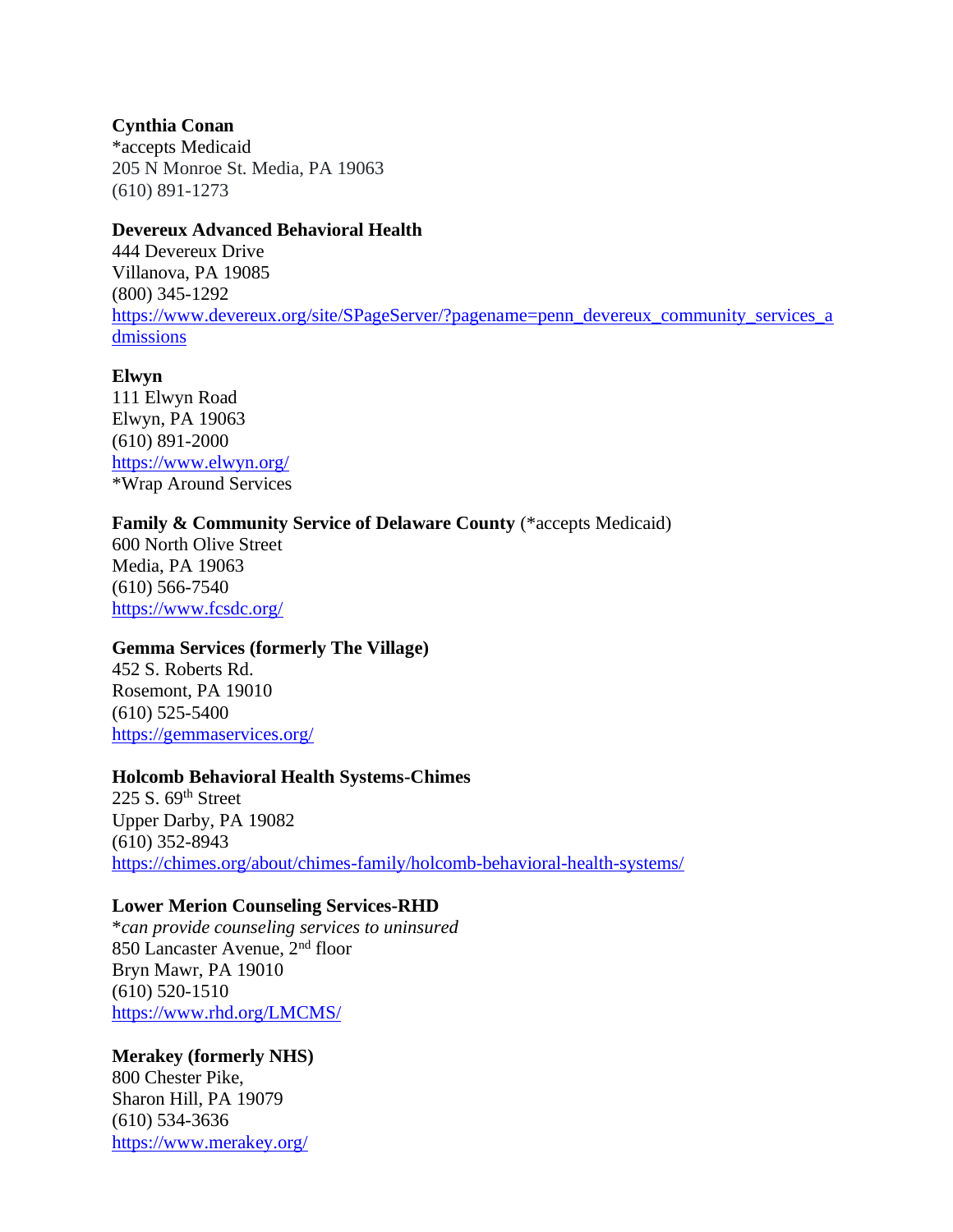\*Community Based Services

#### **Office of Behavioral Health**

20 S. 69th Street, 3rd Floor Upper Darby, PA 19082 (610) 713-2365 [www.delcohsa.org](http://www.delcohsa.org/)

*\*Refer to the OBH directory for a complete list of behavioral healthcare programs and services provided to children and adolescents of Delaware County. [http://www.delcohsa.org/mh\\_children/childrens\\_directory.pdf](http://www.delcohsa.org/mh_children/childrens_directory.pdf)*

# **Parent Support Groups**

**Because I Love You: B.I.L.Y** Upper Darby PA 1-888-443-4481 [www.becauseiloveyou.org](http://www.becauseiloveyou.org/)

#### **Child and Family Art Therapy Center**

1600 Haverford Rd., Suite G-101 Havertown, PA 19041 (610) 649- 1080 ext. 1 <https://www.childandfamilyarttherapycenter.com/>

#### **Delaware County Family Center-Mercy Fitzgerald Campus**

St. Bernard Hall, 2<sup>nd</sup> Floor 1515 Lansdowne Ave. Darby, PA 19023 (610) 532–2811 <https://www.dciu.org/page/763>

#### **Holcomb Behavioral Health Systems-Chimes**

225 S.  $69<sup>th</sup>$  Street Upper Darby, PA 19082 (610) 352-8943 <https://chimes.org/about/chimes-family/holcomb-behavioral-health-systems/>

# **Psychiatrists/Psychiatric Nurse Practitioner**

#### **Child Guidance Resource Center**

2000 Old West Chester Pike Havertown, PA 19083 (484) 454-8700 ext. 1120 Intake <https://www.cgrc.org/>

#### **Dr. Lisa Goldstein, Child Psychiatrist** Bryn Mawr, PA (610) 527-8444

<https://lisagoldsteinmd.com/>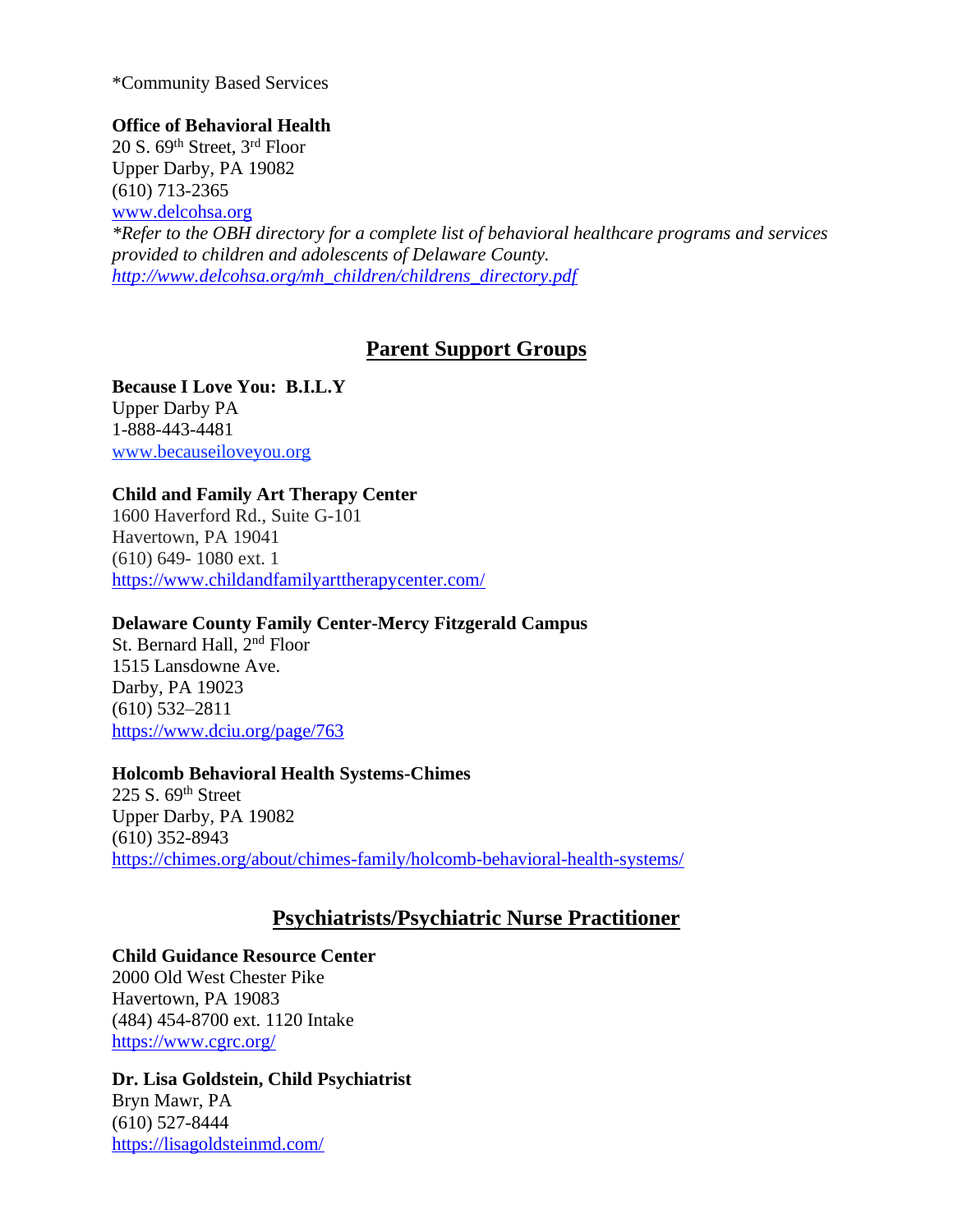*\*Works with private insurance companies for reimbursement*

## **Dr. James Hetznecker**

*Adolescent and Pediatric Psychiatry* 950 E. Haverford Road, Suite 302 Bryn Mawr, PA 19010 (610) 527-4642 <http://www.gruenbergandsummers.com/hetznecker>

#### **Thomas Koste, CRNP-Psychiatric Nurse Practitioner (prescribes medication) Springfield Psychological**

1121 Welsh Road Suite 120 (only telehealth at this time) North Wales, PA 19454 (610) 544-2110 [https://springpsych.com](https://springpsych.com/)

#### **Dr. Amy Macintyre**

*Adolescent Psychiatry & Pediatric Psychiatry* 925 W. Lancaster Avenue, Suite 210 Bryn Mawr, PA 19010 (610) 667-1781

#### **The Main Line Center for the Family**

**Dr. John Williams** 901 Glenbrook Avenue Bryn Mawr, PA 19010 (610) 880-0110 <http://www.mainlinefamily.com/>

#### **Dr. Meghan Starner, Child, Adolescent, and Adult Psychiatrist**

551 W. Lancaster Ave Haverford, PA (484) 401-6421 <https://www.starnermd.com/> *\*Works with private insurance companies for reimbursement*

#### **Dr. Thomas Wind**

1040 N. Providence Rd Media, PA 19063 (610) 891-7705 <https://www.drthomaswind.com/>

#### **Prevention, Treatment, & Training Resources for Victims of Sexual Abuse**

**Delaware County Victim Assistance Center** <http://www.delcovictimassistance.org/>

**Family Support Line** *Children's Advocacy Center* 100 West 6<sup>th</sup> Street Media, PA 19063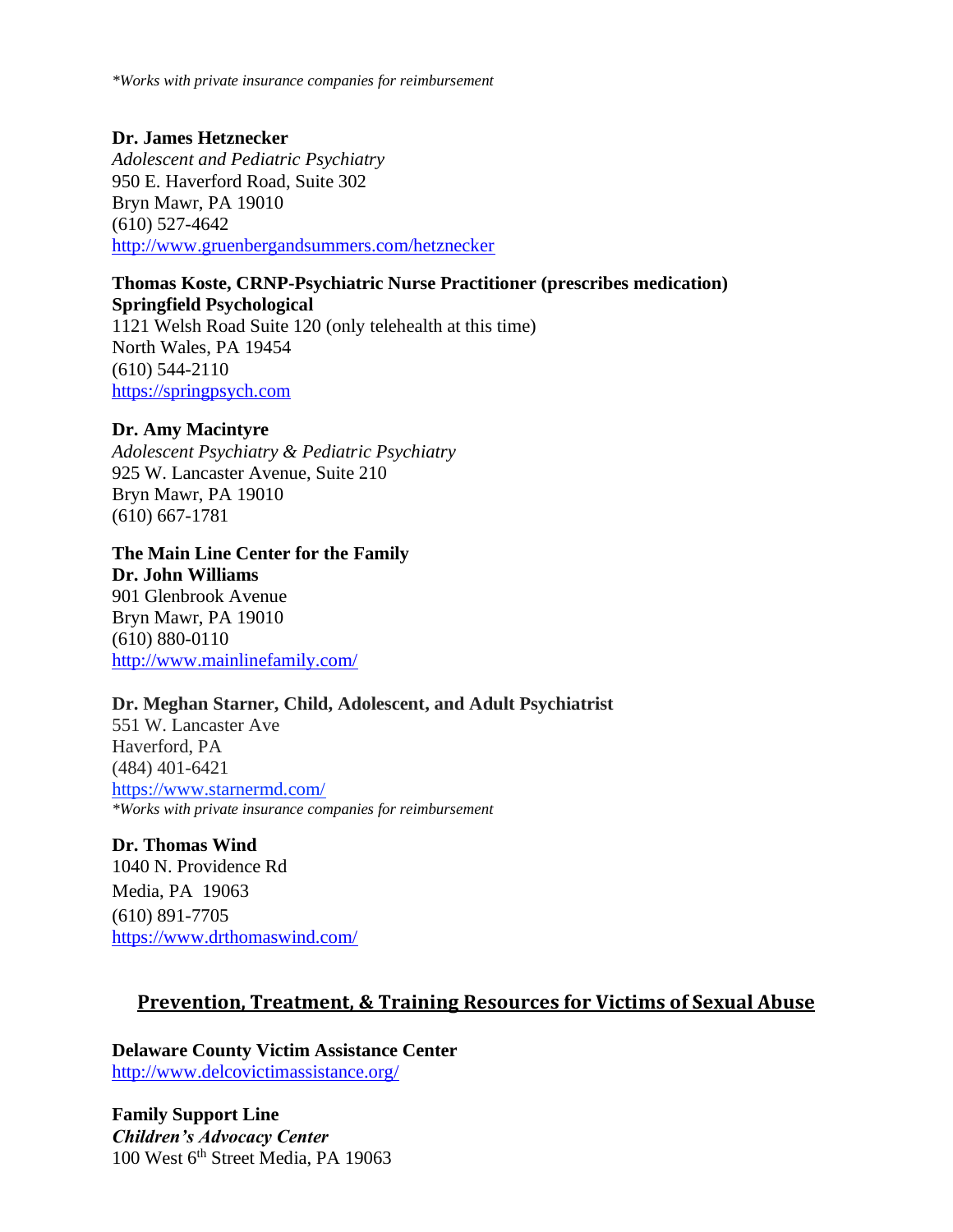(610) 891-5275 [www.familysupportline.org](http://www.familysupportline.org/) **Delaware County Women Against Rape** 204 South Ave. Media, PA 19063 (610) 566-4342 [https://www.opencounseling.com/united-states/media/counseling-agency/delaware-county](https://www.opencounseling.com/united-states/media/counseling-agency/delaware-county-women-against-rape)[women-against-rape](https://www.opencounseling.com/united-states/media/counseling-agency/delaware-county-women-against-rape)

### **Social Skills Services**

**Bryn Mawr Psychological Associates** 14 S. Bryn Mawr Ave., Suite 205 Bryn Mawr, PA 19010 (610) 525-4828 <https://www.brynmawrpsych.com/>

#### **Child and Family Art Therapy Center**

1600 Haverford Rd., Suite G-101 Havertown, PA 19041 (610) 649- 1080 ext. 1 <https://www.childandfamilyarttherapycenter.com/>

#### **Elwyn**

111 Elwyn Road Elwyn, PA 19063 (610) 891-2000 <https://www.elwyn.org/>

#### **The Anxiety and Agoraphobia Treatment Center**

112 Bala Avenue Bala Cynwyd, PA 19004 (610) 667-6490 <https://aatcphila.com/>

#### **Theraplay**

600 Reed Road, Suite 101 Broomall, PA 19008 (610) 356-1991 [http://www.theraplayinc.com](http://www.theraplayinc.com/)

#### **Wanna Play**

8701-A West Chester Pike Upper Darby, PA 19802 (610) 853-2898 [http://www.wannaplayprogram.com](http://www.wannaplayprogram.com/)